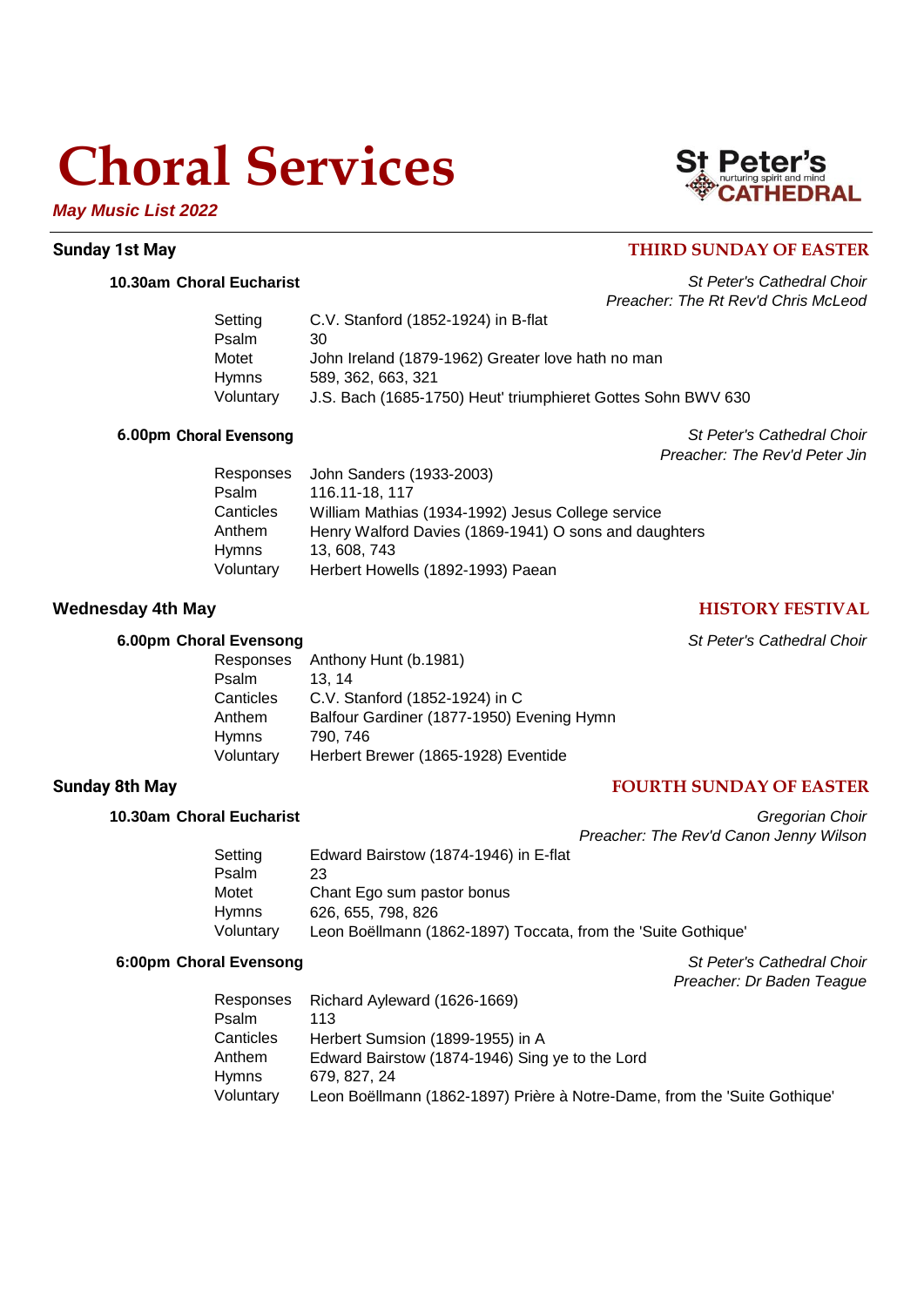# **Choral Services**

*May Music List 2022*

## **10.30am Choral Eucharist** *St Peter's Cathedral Choir*

| Peter                     |
|---------------------------|
| nurturing spirit and mind |
| <b>:АТНЕDRA</b>           |

## **Sunday 15th May FIFTH SUNDAY OF EASTER**

*Preacher: TBC*

| Introit      | Herbert Howells (1892-1983) Collegium Regale                    |
|--------------|-----------------------------------------------------------------|
| Setting      | 148                                                             |
| Psalm        | Thomas Tallis (1505-1585) If ye love me                         |
| Motet        | 291, 210, 39, 761                                               |
| <b>Hymns</b> | Flor Peeters (1903-1986) Chorale Fantasia on Lasst uns erfreuen |

## **6.00pm Choral Evensong** *St Peter's Cathedral Choir*

*Preacher: Chaplain*

| Responses | Grayston Ives (b.1948)                                            |
|-----------|-------------------------------------------------------------------|
| Psalm     | 107.1-3, 10-16                                                    |
| Canticles | Herbert Murrill (1909-1952) in E                                  |
| Anthem    | C.V. Stanford (1852-1924) Ye Choirs of New Jerusalem              |
| Hymns     | 305, 132, 221                                                     |
| Voluntary | Healey Willan (1880-1668) Prelude on a melody by Melchior Vulpius |

# **Sunday 22nd May SIXTH SUNDAY OF EASTER**

**10.30am Choral Eucharist** *St Peter's Cathedral Choir Preacher: The Rev'd Joan Claring-Bould*

| Setting    | Harold Darke (1888-1976) in E             |
|------------|-------------------------------------------|
| Psalm      | 67                                        |
| Reflection | Anton Bruckner (1824-1896) Tantum ergo    |
| Motet      | 710, 14, 309, 507                         |
| Hymns      | Théodore Salomé (1834-1896) Grande Choeur |

**6.00pm Choral Evensong** *St Peter's Cathedral Choir Preacher: The Rev'd Canon Jenny Wilson*

|           | Responses Bernard Rose (1916-1996)                                 |
|-----------|--------------------------------------------------------------------|
| Psalm     |                                                                    |
| Canticles | Anthony Hunt (b.1981) ATB Service                                  |
| Anthem    | Anthony Hunt (b.1981) There is a balm in Gilead                    |
| Hymns     | 772, 816, 357                                                      |
| Voluntary | César Franck (1822-1890) Prélude, from Prélude, Fugue et Variation |

## **Thursday 26th May ASCENSION**

## **6:00pm Choral Eucharist** *St Peter's Cathedral Choir*

|           | Preacher: The Rev'd Canon Jenny Wilson                           |
|-----------|------------------------------------------------------------------|
| Setting   | Joseph Haydn (1732-1809) Missa Brevis Sancti Joannes de Deo      |
| Psalm     | 110                                                              |
| Motet     | Gerald Finzi (1901-1956) God is gone up                          |
| Hymns     | 227, 686, 224, 491                                               |
| Voluntary | Olivier Messiaen (1908-1992) Transports de joie from L'Ascension |
|           |                                                                  |